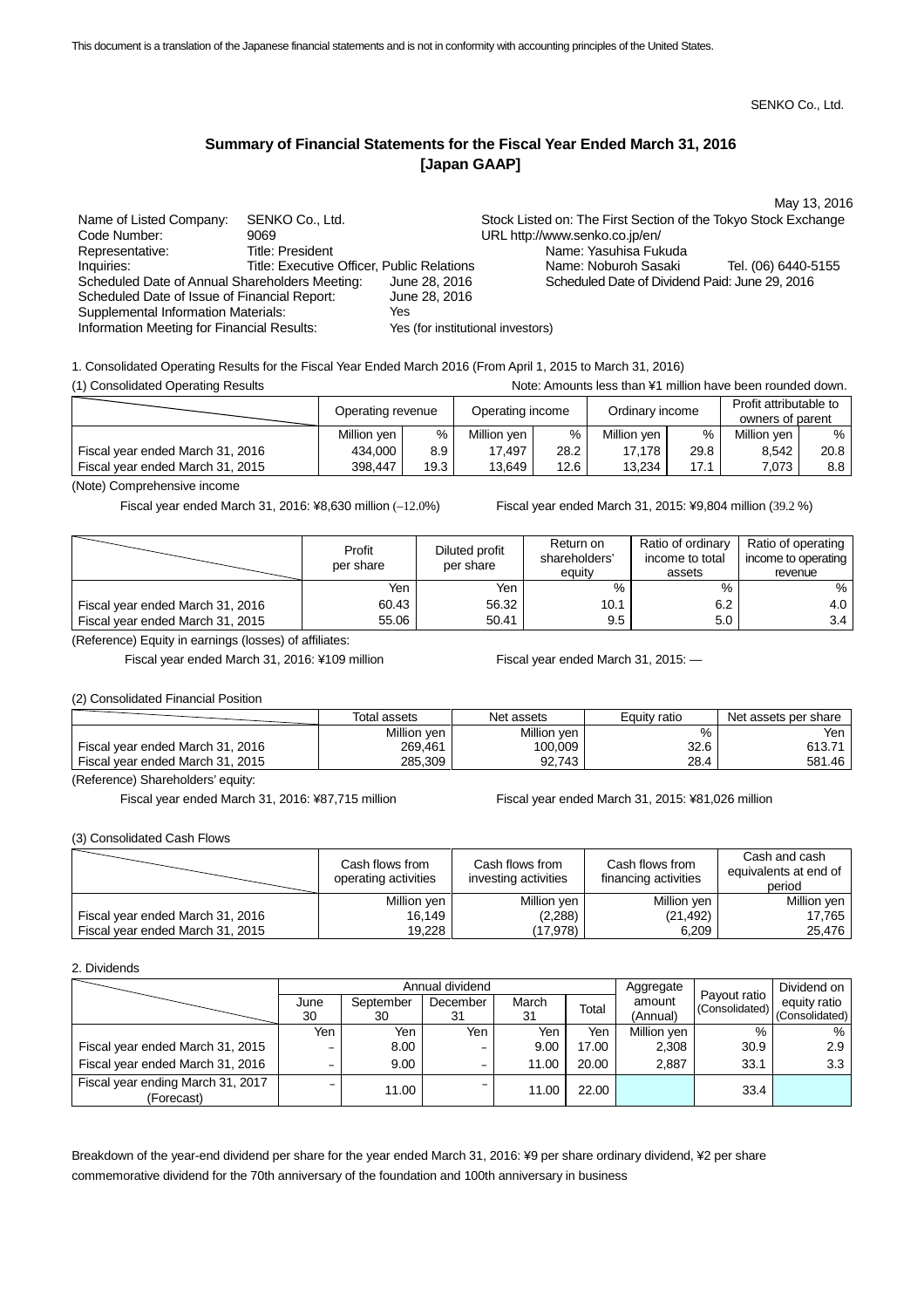## 3. Forecast of Consolidated Operating Results for the Fiscal Year Ending March 31, 2017 (From April 1, 2016 to March 31, 2017)

(Percentage figures represent year-on-year changes)

|                                  | Operating revenue |     | Operating income |     | Ordinary income |                  | Profit attributable to<br>owners of parent |       | Profit<br>per share |
|----------------------------------|-------------------|-----|------------------|-----|-----------------|------------------|--------------------------------------------|-------|---------------------|
|                                  | Million yen       | ℅   | Million yen      | %   | Million ven     | %                | Million yen                                | %     | Yen                 |
| First half ending September 2016 | 225,000           | 4.5 | 8.400            | 1.6 | 8,100           | 2.4              | 4,100                                      | (5.2) | 28.69               |
| Fiscal year ending March 2017    | 460.000           | 6.0 | 18,100           | 3.4 | 17,700          | 3.0 <sub>1</sub> | 9,400                                      | 10.0  | 65.77               |

(Note) Change in the forecast made in this period: None

## **Notes**

- (1) Changes in significant subsidiaries during the fiscal year (Changes in specified subsidiaries associated with change in scope of consolidation): None
- (2) Changes in accounting principles and estimates, and retrospective restatement
	- (a) Changes due to revision of accounting standards: Yes
	- (b) Changes other than in (a): None
	- (c) Changes in accounting estimates: None
	- (d) Retrospective restatement: None
- (3) Shares outstanding (Common shares)
	- (a) Shares outstanding (including treasury shares)

| As of March 31, 2016:             | 144,834,771 shares | As of March 31, 2015:            | 141,927,426 shares |
|-----------------------------------|--------------------|----------------------------------|--------------------|
| (b) Treasury shares               |                    |                                  |                    |
| As of March 31, 2016:             | 1,907,546 shares   | As of March 31, 2015:            | 2,577,118 shares   |
| (c) Average number of shares      |                    |                                  |                    |
| Fiscal year ended March 31, 2016: | 141,352,936 shares | Fiscal year ended March 31, 2015 | 128,467,414 shares |

(Note) Starting with the first quarter of the consolidated fiscal year ended March 31, 2015 (the three months ended June 30, 2014), the number of treasury shares at term-end includes Senko shares owned by the employee stock ownership plan (ESOP) trust, following revisions to accounting principles due to the amendment of accounting standards. (As of March 31, 2016: 1,449,000 shares; as of March 31, 2015: 1,954,000 shares.)

[Reference] Overview of Non-Consolidated Operating Results

1. Non-Consolidated Operating Results for the Fiscal Year Ended March 2016 (From April 1, 2015 to March 31, 2016)

| (1) Non-Consolidated Operating Results |                   | (Percentage figures represent year-on-year changes) |                  |       |                 |       |             |        |
|----------------------------------------|-------------------|-----------------------------------------------------|------------------|-------|-----------------|-------|-------------|--------|
|                                        | Operating revenue |                                                     | Operating income |       | Ordinary income |       | Profit      |        |
|                                        | Million yen       | %                                                   | Million yen      | %     | Million yen     | %     | Million yen | %      |
| Fiscal year ended March 31, 2016       | 204,374           | 2.4                                                 | 6.331            | 1.4   | 6.889           | (4.9) | 3.774       | (12.7) |
| Fiscal year ended March 31, 2015       | 199,624           | 2.2                                                 | 6,246            | (5.7) | 7.242           | (1.0) | 4,324       | (5.0)  |

|                                  | Profit    | Diluted profit |
|----------------------------------|-----------|----------------|
|                                  | per share | per share      |
|                                  | Yen       | Yen            |
| Fiscal year ended March 31, 2016 | 26.71     | 24.87          |
| Fiscal year ended March 31, 2015 | 33.66     | 30.82          |

### (2) Non-Consolidated Financial Position

|                                  | Total assets | Net assets  | Equity ratio | Net assets per share |
|----------------------------------|--------------|-------------|--------------|----------------------|
|                                  | Million yen  | Million yen | %            | Yen                  |
| Fiscal year ended March 31, 2016 | 203,379      | 73,505      | 36.0         | 511.77               |
| Fiscal year ended March 31, 2015 | 215.941      | 70,328      | 32.4         | 502.62               |

(Reference) Shareholders' equity:

Fiscal year ended March 31, 2016: ¥73,145 million Fiscal year ended March 31, 2015: ¥70,040 million

## Status of implementation of auditing procedure

The auditing procedure for the consolidated financial statements that is prescribed by the Financial Instruments and Exchange Act had not been completed when this financial report was released.

## Cautionary statement regarding forecasts of operating results and special notes

Forward-looking statements in these materials are based on information available to management at the time this report was prepared and assumptions that management believes are reasonable. Actual results may differ significantly from these statements for a number of reasons. For information about the assumptions used for forecasts and precautions concerning the use of forecasts, please see "Forecast for the fiscal year ending March 31, 2017" on page 3.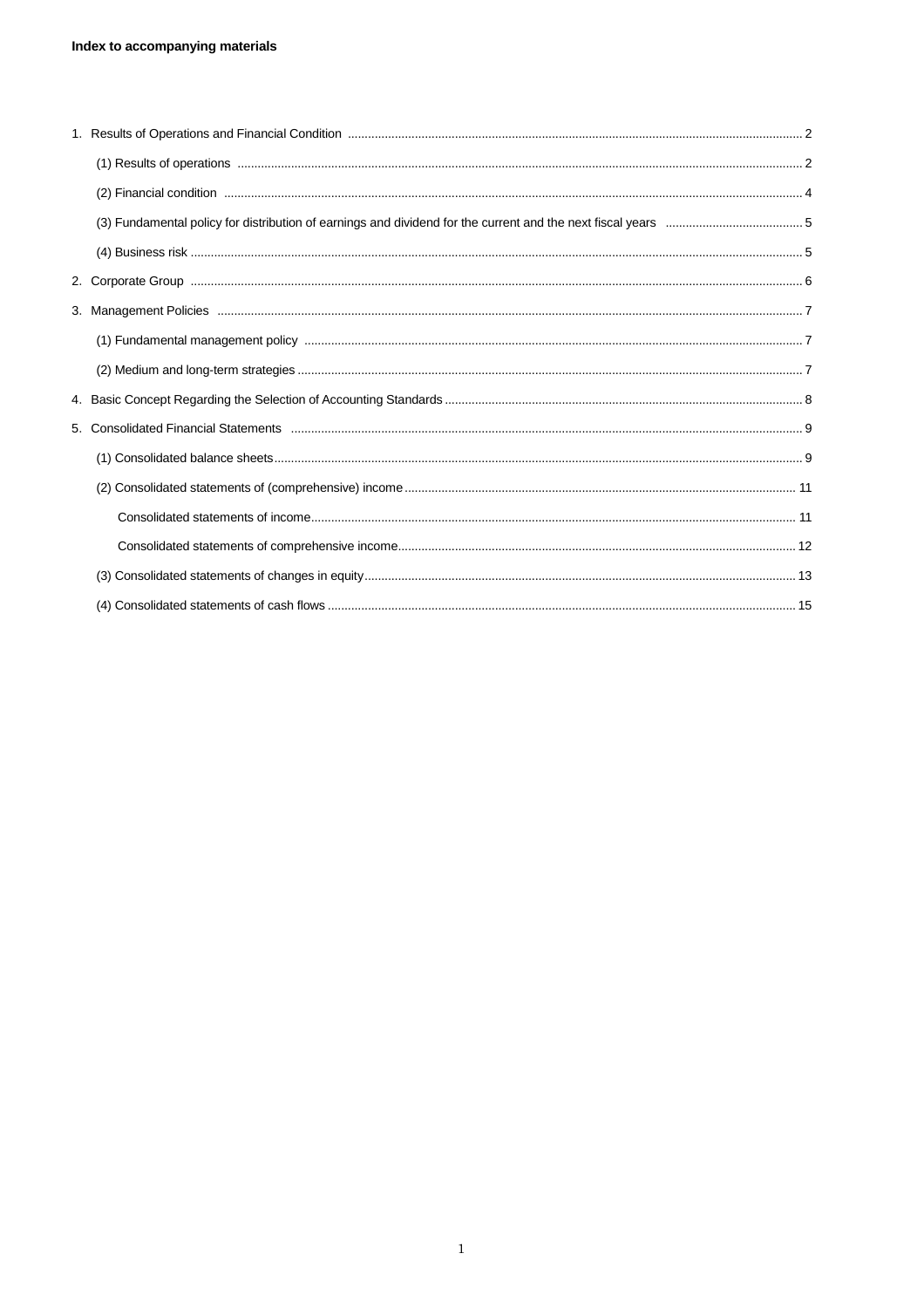## **1. Results of Operations and Financial Condition**

#### (1) Results of operations

## (a) Results of operations in the fiscal year ended March 31, 2016

In the fiscal year ended March 31, 2016 (April 1, 2015 to March 31, 2016), the Japanese economy continued to recover gradually, including improvements in corporate performance and the employment environment. However, the outlook for the future remained uncertain as overseas economies, including China, slowed from the fall and a slump was seen in consumption, in addition to such factors as the increased risk of a downturn in corporate earnings due to the appreciation in the yen since early 2016.

In the logistics industry, despite declining fuel prices, the business environment remained challenging with factors such as slowing freight volume due to the slump in consumption and postponement of capital expenditure, shortages of drivers, and intensifying competition.

In this environment, the Senko Group sought to enhance its competitiveness, boost its profitability, and upgrade its operating system as the priority policies for the fiscal year ended March 31, 2016 and worked on a number of measures.

The following provides an outline of our main activities in the fiscal year ended March 31, 2016.

In retail product logistics, we promoted the opening of large-scale distribution centers to strengthen our business competitiveness. April saw our opening of the Sayama PD Center (Sayama City, Saitama Prefecture) that connects the Tokyo metropolitan area with the Tohoku, Chubu, and Kansai regions. In May, we opened the Narita Fashion Logistics Center I (Tomisato City, Chiba Prefecture) near Narita Airport, to handle imported brands, and in October we began operating the Port of Sendai PD Center (Sendai City, Miyagi Prefecture) as a central hub for the Tohoku region.

In the housing logistics domain, we worked to expand our business areas, identifying new needs including precutting housing components, metal fittings and assembly, in addition to storage and delivery. We also pursued acquisition of logistics operations for components related to solar power generation and household storage batteries that have increased in recent years.

In the area of chemical logistics, we opened the Dangerous Goods No. 2 Warehouse, Daimon Distribution Center (Moriyama City, Shiga Prefecture) to respond to the need for dangerous goods storage in September and the Mihara Asphalt Center (Mihara City, Hiroshima Prefecture), which conducts cargo handling, shipping and inventory management for asphalt in November. In January 2016, we commenced operation of the Sodegaura Bulk Container Center (Sodegaura City, Chiba Prefecture), to expand bulk container logistics, which is our strength.

As for overseas operations, we promoted expansion of our business base in the ASEAN region. We began full-scale operations at the Laem Chabang Distribution Center (Choburi Province) near Thailand's largest trade port in September. In June, we opened a representative office in Hanoi, Vietnam. In December, we concluded a three-way basic agreement with Sinotrans Air Transportation Development Co., Ltd. (Sinotrans Air), a major Chinese air cargo operator, and Runtec Corporation, a member of the Senko Group, to set up a joint venture. The new company is scheduled for establishment in June 2016 and will establish cold and freezer distribution centers in leading Chinese cities, as part of efforts to develop a cold and freezer logistics network in China.

In the trading & commerce business segment, trade company subsidiaries sought to develop their own private brands and expand businesses that provide integrated trading and logistics services leveraging the Senko Group's logistics functions. In addition, the Group worked to bring logistics operations for goods handled in-house to streamline business.

To boost profitability, we raised productivity through such means as increasing truck operation efficiency and storage efficiency in distribution centers. We also persuaded our customers to accept revised freight charges to receive appropriate rates.

To upgrade our operation system, we actively recruited drivers with the aim of expanding our fleet. We also opened our in-house training facility for obtaining driver's licenses for large vehicles to promote training of our own drivers.

Furthermore, to ensure financial soundness, in September we transferred four distribution centers to a real estate investment company (a private REIT) managed by Senko Asset Management Co., Ltd. Funds raised have been applied to the construction of new distribution centers and other projects. In addition, we improved the equity ratio by controlling the increase in interest-bearing debt.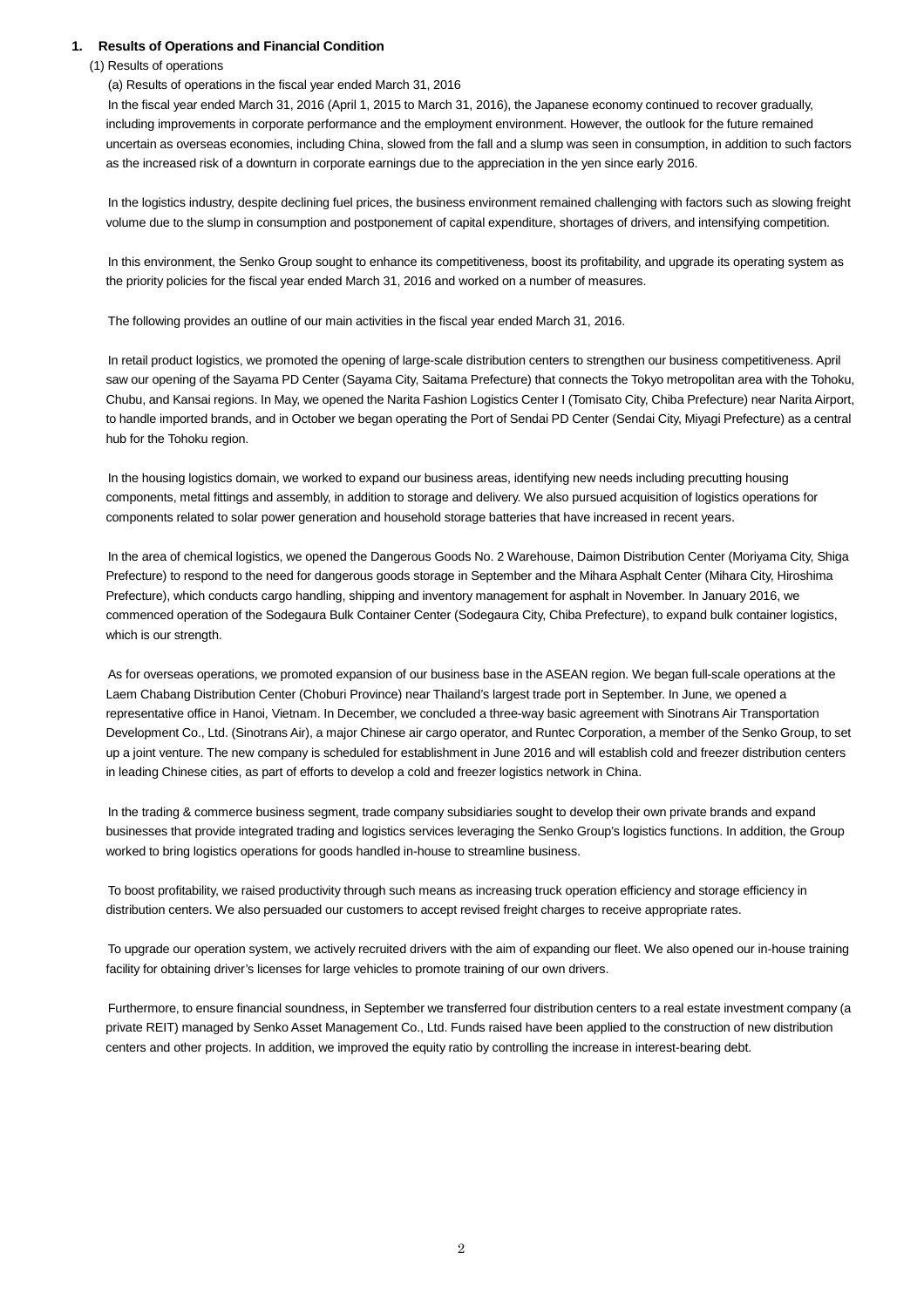The full-year performance was as follows.

(Unit: Millions of yen)

|                                            |         | FY ended March 2015   FY ended March 2016 | Change | %    |
|--------------------------------------------|---------|-------------------------------------------|--------|------|
| Operating revenue                          | 398,447 | 434.000                                   | 35,552 | 8.9  |
| Operating income                           | 13,649  | 17,497                                    | 3,847  | 28.2 |
| Ordinary income                            | 13,234  | 17,178                                    | 3,943  | 29.8 |
| Profit attributable to owners of<br>parent | 7,073   | 8,542                                     | 1,468  | 20.8 |

Consolidated operating revenue for the fiscal year ended March 31, 2016 increased 8.9% year on year to ¥434,000 million due to aggressive expansion of sales in addition to rising sales volume in the trading & commerce business, and the effect of Runtec Corporation becoming a consolidated subsidiary of the Company in October 2014 on increasing revenue.

On the profit front, consolidated operating income grew to ¥17,497 million, up 28.2% year on year, while consolidated ordinary income rose to ¥17,178 million, up 29.8% year on year. Profits increased due to a jump in revenue in addition to the effect from a drop in fuel prices and the revision of freight charges despite a rise in costs, including rising outsourcing costs in the distribution business and purchase prices in the trading & commerce business. Profit attributable to owners of parent increased to ¥8,542 million, up 20.8% year on year.

The business segment performance was as follows.

#### **Distribution**

Operating revenue for the fiscal year under review grew 9.8% year on year to ¥300,420 million in this segment. This was the result of higher revenues in the retail product logistics business, due to the effect from making Runtec Corporation a subsidiary, and the receipt of new orders for distribution operations, including those from a major drug store. In the housing logistics business and the chemicals logistics business, revenues were flat due to a decline in existing volumes despite aggressive sales expansion.

#### **Trading & commerce**

Operating revenue increased 7.3% year on year to ¥129,469 million. This was mainly the result of a recovery in sales following the slump caused by the consumption tax hike in the previous fiscal year, the acquisition of new customers, and the development and sale of new products.

#### **Others**

In this segment, operating revenue increased 0.3% year on year to ¥4,110 million.

### (b) Forecast for the fiscal year ending March 31, 2017

The Japanese economy is expected to see an improvement in the employment environment and a recovery in personal consumption. However, the economic outlook should remain unpredictable due to the postponement of capital expenditure because of deterioration in earnings at exporters from the appreciation in the yen and concerns about a slowdown in overseas economies.

In the distribution industry, the challenging environment is expected to continue, including intensifying competition within the industry amid a forecast decline in freight volume and labor shortages in human resources, including drivers.

In this environment, the Senko Group will tackle the following tasks during the final year of its four-year medium-term business plan: enhancing its competitiveness, expanding its business areas, and upgrading its operation system.

To boost our competitiveness, we will open new distribution centers, strengthen distribution center functions, and leverage IT to raise productivity.

To expand our business areas, we will work to strengthen three-temperature zone logistics (cold, freezer, and normal temperature storage) to enhance food logistics. Moreover, to expand fashion logistics, we acquired all the shares in ACROSS TRANSPORT CO., LTD. (Minato-ku, Tokyo), a leading department store delivery agent, welcoming it into the Senko Group in April 2016.

In overseas operations, we will promote new business expansion in countries such as Vietnam, Myanmar, and Mexico. We will also establish a new Life Support Service Development Division to create new businesses.

To upgrade our operation system, we will continue to increase our own fleet in addition to promoting further modal shift as an initiative to reduce the environmental impact and resolve the shortage of drivers.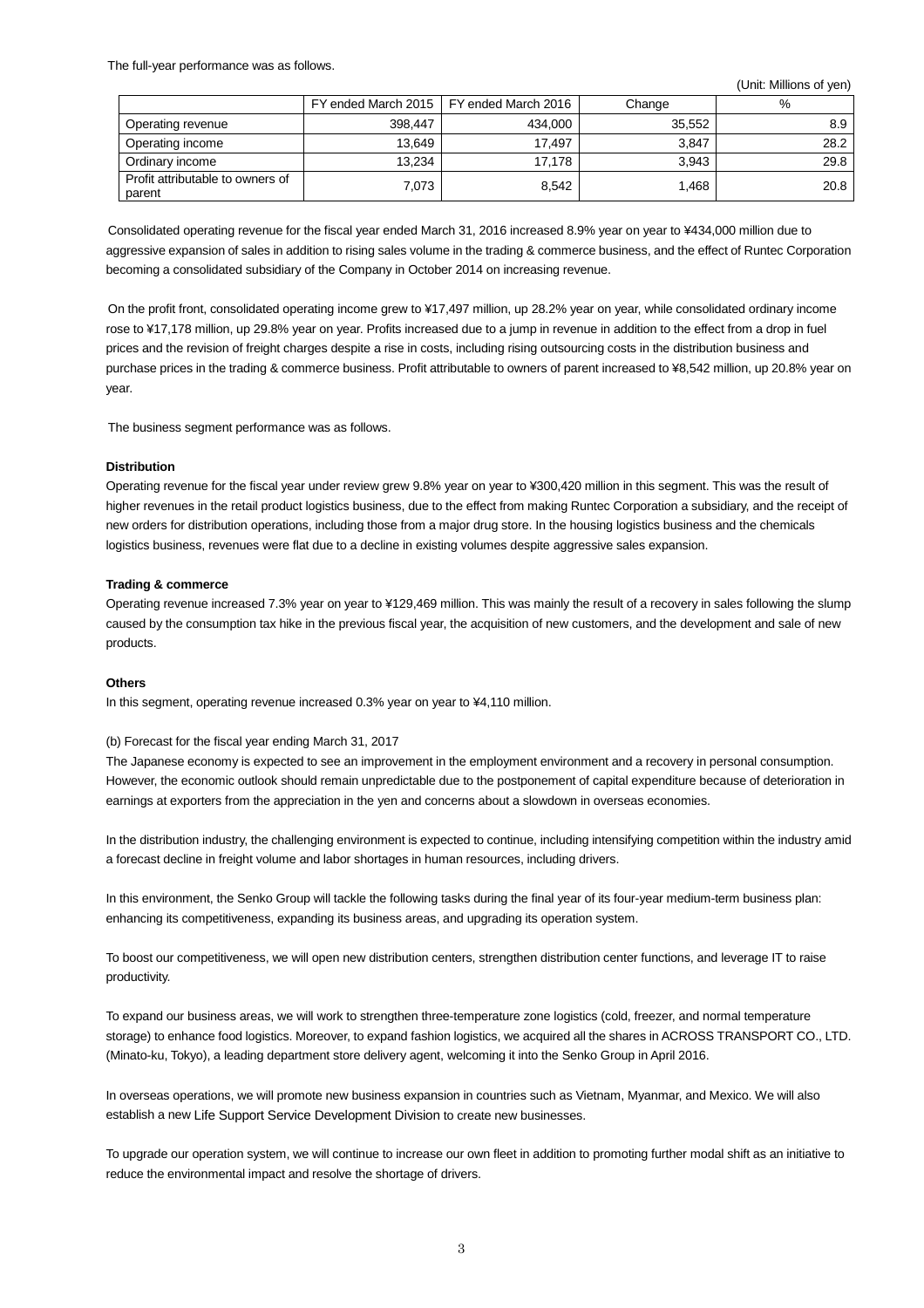As a result of pursuing such corporate activity, the Group's consolidated forecasts for the next fiscal year are for operating revenue of ¥460.0 billion, operating income of ¥18.1 billion, ordinary income of ¥17.7 billion, and profit attributable to owners of parent of ¥9.4 billion.

#### (2) Financial condition

1) Assets, liabilities and net assets **Total assets** Total assets as of March 31, 2016 were ¥269,461 million, ¥15,848 million lower than at the end of the previous fiscal year.

Current assets amounted to ¥93,380 million, down ¥4,867 million from the end of the previous fiscal year. This mainly reflected a decrease of ¥7,207 million in cash and deposits despite increases of ¥1,505 million in notes and operating accounts receivable and ¥487 million in merchandise and finished goods.

Non-current assets totaled ¥175,971 million, down ¥11,089 million from the end of the previous fiscal year. This was due to a decrease in property, plant and equipment of ¥13,087 million as a result of transfers of four distribution centers to the private REIT, despite an increase in investments and other assets of ¥1,759 million.

#### **Liabilities**

Liabilities as of March 31, 2016 decreased ¥23,114 million from the end of the previous fiscal year to ¥169,451 million.

Current liabilities totaled ¥85,647 million, down ¥6,906 million from the end of the previous fiscal year. This was mainly due to a decrease of ¥10,847 million in short-term loans payable, even though current portion of bonds increased by ¥4,980 million.

Non-current liabilities totaled ¥83,804 million, down ¥16,207 million from the end of the previous fiscal year. This was due to decreases in bonds payable of ¥5,000 million, convertible bond-type bonds with subscription rights to shares of ¥1,831 million, long-term loans payable of ¥6,027 million, and net defined benefit liability of ¥1,760 million.

#### **Net assets**

Net assets as of March 31, 2016 rose ¥7,265 million from the end of the previous year to ¥100,009 million. This mainly reflected increases of ¥913 million in capital stock as a result of the conversion to shares of convertible bond-type bonds with subscription rights to shares, ¥923 million in capital surplus, ¥6,168 million in retained earnings, and ¥504 million in non-controlling interests, despite a decrease of ¥980 million in remeasurements of defined benefit plans. The equity ratio increased by 4.2 percentage points to 32.6% from the end of the previous fiscal year.

#### 2) Cash flows

Cash and cash equivalents at end of period decreased by ¥7,710 million year on year to ¥17,765 million.

Net cash provided by operating activities amounted to ¥16,149 million. This was mainly due to profit before income taxes of ¥16,416 million and depreciation and amortization of ¥9,925 million, despite decreases of ¥1,760 million in the net defined benefit liability and ¥1,779 million in accrued consumption taxes, and interest expenses paid of ¥1,095 million and income taxes paid of ¥5,762 million.

Net cash used in investing activities totaled ¥2,288 million. This was mainly due to the purchase of property, plant and equipment of ¥17,994 million and purchase of shares of subsidiaries and associates of ¥4,578 million, despite proceeds from the sales of property, plant and equipment of ¥21,728 million.

Net cash used in financing activities totaled ¥21,492 million. This was mainly due to a decrease in short-term loans payable of ¥12,800 million, repayment of long-term loans payable of ¥9,644 million, repayments of finance lease obligations of ¥2,116 million, and cash dividends paid of ¥2,571 million, despite proceeds from long-term loans payable of ¥5,780 million.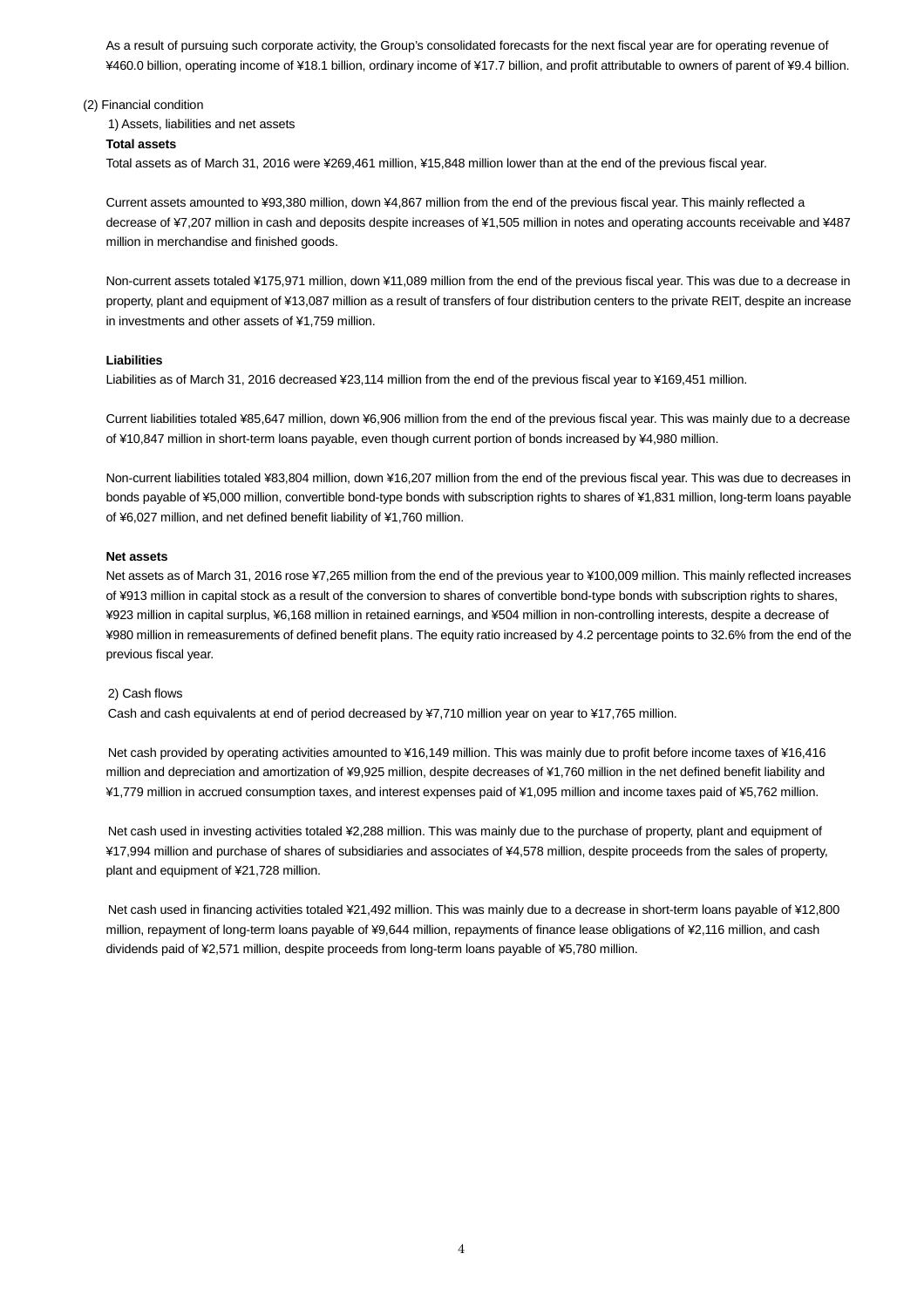#### 3) Performance indicators associated with cash flows

| Fiscal years ended March 31              | 2012 | 2013 | 2014 | 2015 | 2016 |
|------------------------------------------|------|------|------|------|------|
| Equity ratio (%)                         | 30.3 | 31.3 | 27.8 | 28.4 | 32.6 |
| Market capitalization equity ratio (%)   | 20.6 | 29.7 | 23.6 | 38.1 | 36.4 |
| Interest-bearing debt to cash flow ratio | 7.6  | 6.6  | 9.2  | 5.7  | 5.7  |
| Interest coverage ratio                  | 7.9  | 9.6  | 8.6  | 15.5 | 14.7 |

Notes:

Equity ratio: Shareholders' equity / Total assets

Market capitalization equity ratio: Market capitalization / Total assets

Interest-bearing debt to cash flow ratio: Interest-bearing debt / Operating cash flows

Interest coverage ratio: Operating cash flows / Interest expenses

- All figures are based on the consolidated financial statements.
- Market capitalization is calculated by multiplying the fiscal year-end stock price and the number of shares issued at the end of the fiscal year (after deducting treasury shares).
- Operating cash flows are the figure shown in the consolidated statement of cash flows. Interest-bearing debt is the sum of all liabilities on the consolidated balance sheet on which interest is paid. Interest expenses are the figure shown in the consolidated statement of cash flows.

(3) Fundamental policy for distribution of earnings and dividend for the current and the next fiscal years

While securing internal reserves necessary for future business development and management structure reinforcement, the basic policy is to return profits to shareholders by implementing stable dividends and dividends that are linked to business results.

In accordance with this policy, the year-end dividend for the fiscal year ended March 31, 2016 is set at ¥11.00 per share as previously forecasted (includes an ordinary dividend of ¥9.00 and a ¥2.00 per share commemorative dividend for the 70th anniversary of the foundation and 100th anniversary in business). Combined with the already declared interim dividend of ¥9.00, the total annual dividend is expected to be ¥20.00.

For the next fiscal year's dividend, we expect an annual dividend of ¥22.00 per share (interim dividend of ¥11.00, year-end dividend of ¥11.00), based on business results forecasts.

### (4) Business risk

No discussion of business and other risks is presented here because there have been no significant changes involving these risks since the most recent Securities Report (dated June 26, 2015), which includes a section about business and other risks.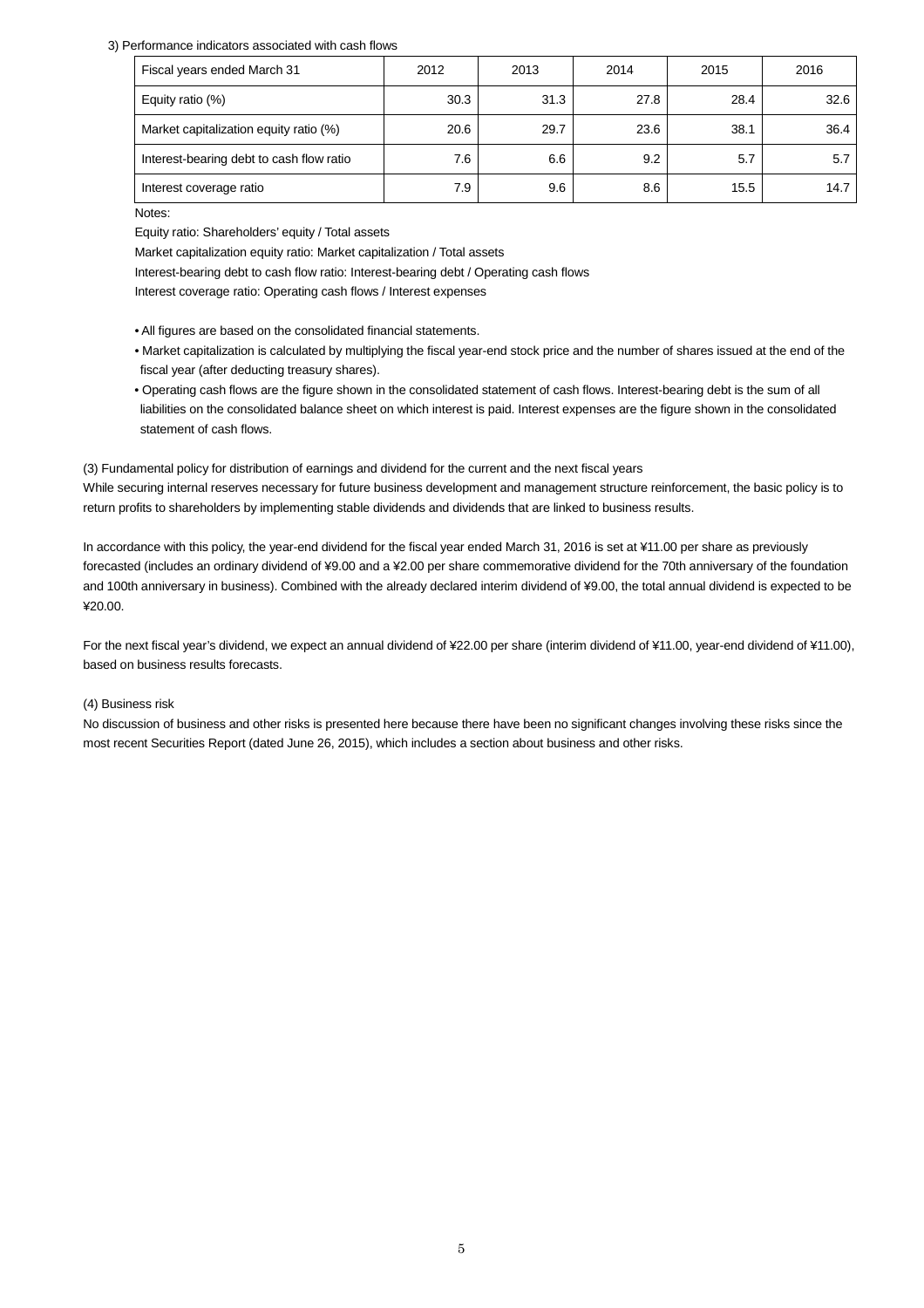#### **2. Corporate Group**

The Senko Group includes Senko, 94 subsidiaries and five affiliated companies. To meet the increasingly diverse and exacting needs of customers, Group companies conduct a full line of logistics operations extending from the development of strategic logistics systems to the operation of these systems. There are three business segments: Distribution, which includes cargo transport by truck, cargo transport by rail, warehouse operations, the operation of distribution centers, and other activities; Trading & Commerce, which includes sales of petroleum products, trading sales and international trade; and Others, which includes outsourced data processing services, motor vehicle maintenance, insurance agency services and other activities. A diagram of these business operations is presented below.



○: Consolidated subsidiaries △: Equity-method affiliate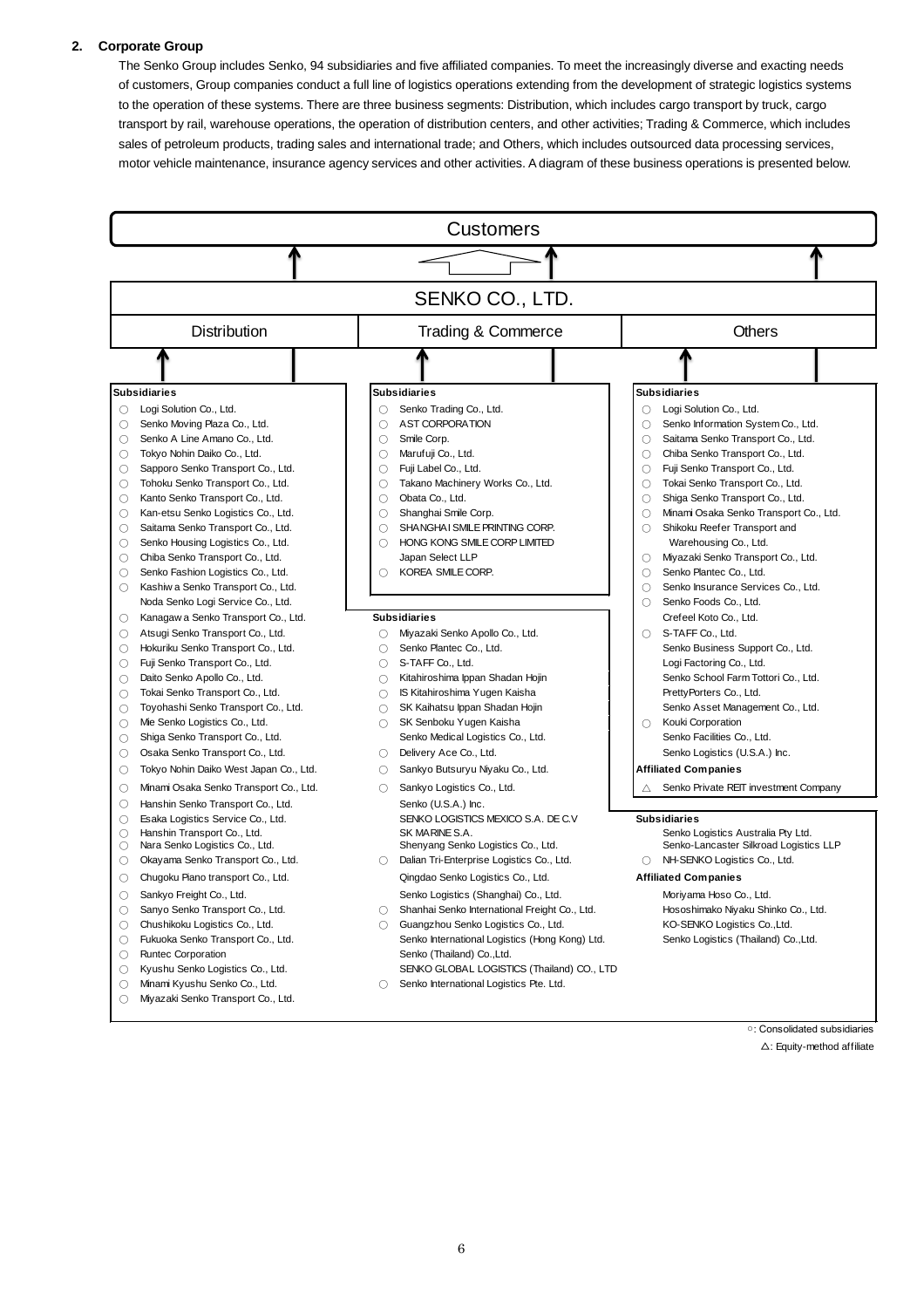## **3. Management Policies**

### (1) Fundamental management policy

The Senko Group is dedicated to becoming a company that earn the trust of shareholders, customers, employees and society and provide benefits to these stakeholders by using highly advanced logistics and information technologies to create and provide services of the highest quality.

To accomplish this goal, group companies seek to maximize corporate value by supplying customers with high-quality, low-cost value-added logistics services. From the standpoint of coexisting with society, the Senko Group also places priority on safety and environmental protection along with helping maintain social order. The aim is to create an energetic organization that is dedicated to growth and trust and able to fulfill its obligations as a leading member of the logistics industry.

#### (2) Medium and long-term strategies

The Company celebrates its 100th anniversary in September 2016. To celebrate the 100th anniversary of its foundation, the Company has established a vision of what is needed for "Becoming a logistics information company that can be trusted upon both in Japan and overseas" and has accordingly created a medium-term business plan that covers the fiscal year started in 2013 through the fiscal year ending in 2017.

Summary of the Senko Group Medium-term Business Plan (April 2013 to March 2017)

#### **1. The shape that the Senko Group aims to achieve**

**"Becoming a logistics information company that can be trusted upon both in Japan and overseas"** \*A logistics information company means: A company that has a good command of information, including logistics and trade distribution, and provides the appropriate distribution and logistical services on a global scale.

#### **2. Corporate slogan: "Moving Global"**

Go beyond logistics:

Provide customers with high-quality services beyond the framework of an existing logistics company. Make the world go round:

Conduct a "global" business with social consciousness.

Revolutionize business:

Offer customers new value by cultivating an awareness of self-development in employees.

#### **3. Medium-term management policies**

(1) Aiming at the provision of comprehensive and integrated services, challenging the creation of products together with expanding the range of our businesses in distribution and in trade logistics operations.

- (2) Fostering a greater degree of trust among our customers, forming a high-quality and high-service structure.
- (3) Reinforcing our staff training and employment activities to foster and retain group human resources (including global human resources, and in-house entrepreneurs within the Group).
- (4) Placing emphasis on compliance, and aiming to become a company that is in the vanguard of environmental, safety, and health issues.
- (5) Promoting financial policies that are based upon prioritizing the maintenance of financial soundness.

#### **4. Medium-term business policies**

- (1) Expanding the operational scope of our "physical distribution business."
- (2) Expanding the operational scope of our "commerce and trading business."
- (3) Developing an "international distribution business" that prioritizes earnings
- (4) Taking on the challenge of "making things."
- (5) Promoting "business partnerships and M&A."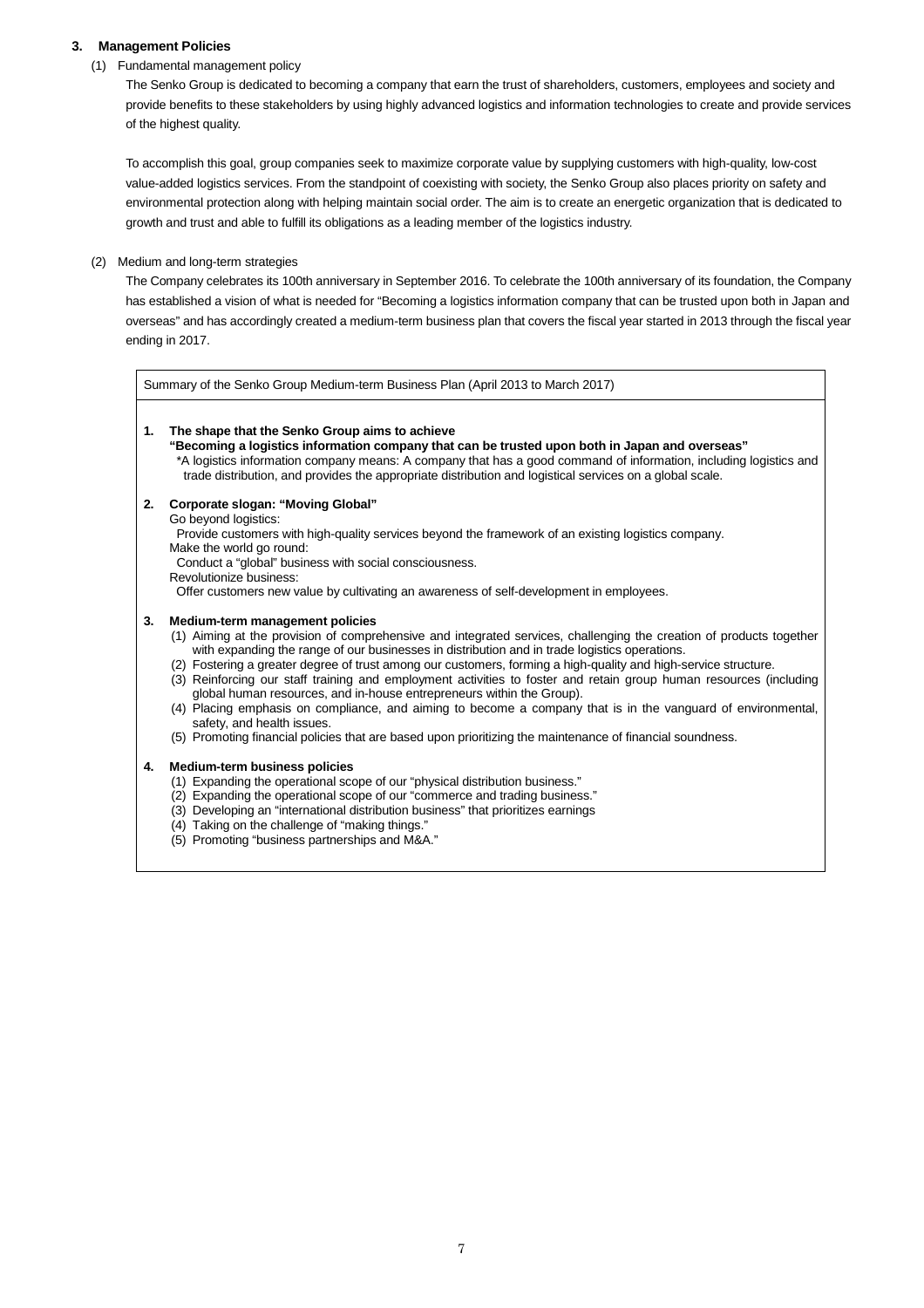## **4. Basic Concept Regarding the Selection of Accounting Standards**

To facilitate comparisons of its consolidated financial statements across time periods and with other companies, the Senko Group intends to prepare its consolidated financial statements based on Japanese generally accepted accounting principles (JGAAP) for the time being.

With regard to the adoption of international financial reporting standards (IFRS), Senko intends to monitor developments in Japan and overseas, and to respond appropriately to these developments.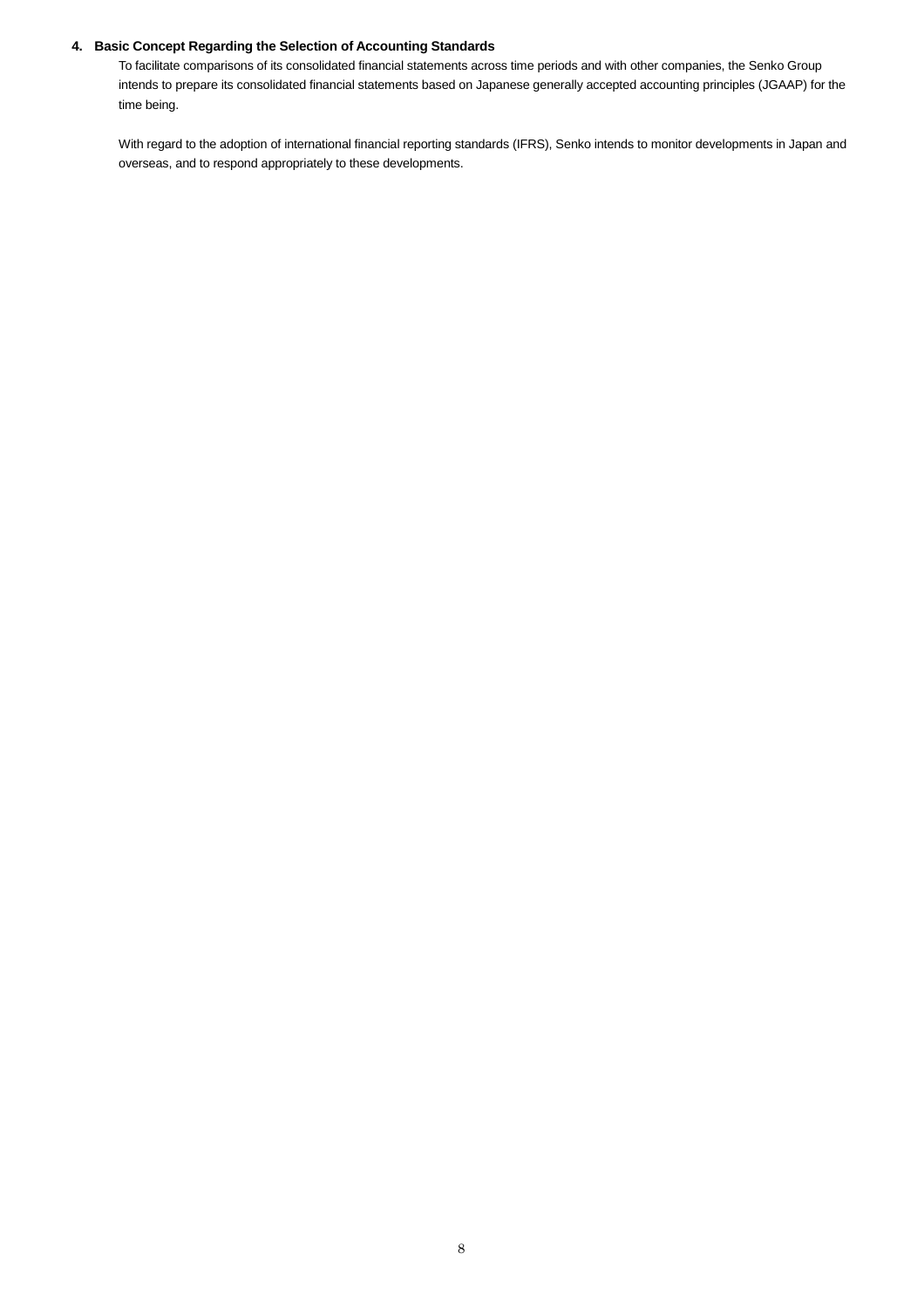# **5. Consolidated Financial Statements**

**(1) Consolidated balance sheets**

|                                                         |                      | (Unit: Millions of Yen) |
|---------------------------------------------------------|----------------------|-------------------------|
|                                                         | As of March 31, 2015 | As of March 31, 2016    |
| Assets                                                  |                      |                         |
| <b>Current assets</b>                                   |                      |                         |
| Cash and deposits                                       | 25,685               | 18,477                  |
| Notes and operating accounts receivable                 | 56,602               | 58,107                  |
| Merchandise and finished goods                          | 6,480                | 6,967                   |
| Real estate for sale                                    | 3                    | 3                       |
| Work in process                                         | 191                  | 200                     |
| Raw materials and supplies                              | 437                  | 335                     |
| Deferred tax assets                                     | 2,515                | 2,583                   |
| Other                                                   | 6,374                | 6,734                   |
| Allowance for doubtful accounts                         | (42)                 | (29)                    |
| <b>Total current assets</b>                             | 98,248               | 93,380                  |
| Non-current assets                                      |                      |                         |
| Property, plant and equipment                           |                      |                         |
| <b>Buildings and structures</b>                         | 141,085              | 134,201                 |
| Accumulated depreciation                                | (72, 650)            | (71, 788)               |
| Buildings and structures, net                           | 68,435               | 62,412                  |
| Machinery, equipment and vehicles                       | 34,048               | 35,670                  |
| Accumulated depreciation                                | (26,073)             | (27, 470)               |
| Machinery, equipment and vehicles, net                  | 7,975                | 8,200                   |
| Tools, furniture and fixtures                           | 6,055                | 6,493                   |
| Accumulated depreciation                                | (4,960)              | (5, 108)                |
| Tools, furniture and fixtures, net                      | 1,094                | 1,385                   |
| Land                                                    | 66,229               | 60,486                  |
| <b>Leased Assets</b>                                    | 7,405                | 6,848                   |
| Accumulated depreciation                                | (4, 356)             | (4, 113)                |
| Leased Assets, net                                      | 3,049                | 2,734                   |
| Construction in progress                                | 3,027                | 1,504                   |
| Total property, plant and equipment                     | 149,811              | 136,723                 |
| Intangible assets                                       |                      |                         |
| Goodwill                                                | 4,311                | 4,038                   |
| Other                                                   | 3,395                | 3,906                   |
| Total intangible assets                                 | 7,706                | 7,945                   |
| Investments and other assets                            |                      |                         |
| Investment securities                                   | 8,366                | 11,696                  |
| Long-term loans receivable                              | 4,967                | 3,755                   |
| Net defined benefit asset                               | 2,009                |                         |
| Guarantee deposits                                      | 10,390               | 10,572                  |
| Deferred tax assets                                     | 2,734                | 2,553                   |
| Other                                                   | 1,815                | 3,751                   |
| Allowance for doubtful accounts                         | (741)                | (1,026)                 |
| Total investments and other assets                      | 29,543               | 31,302                  |
| Total non-current assets                                | 187,061              | 175,971                 |
| Deferred assets                                         |                      |                         |
|                                                         | ٠                    | 108                     |
| Business commencement expenses<br>Total deferred assets |                      |                         |
|                                                         |                      | 108                     |
| <b>Total assets</b>                                     | 285,309              | 269,461                 |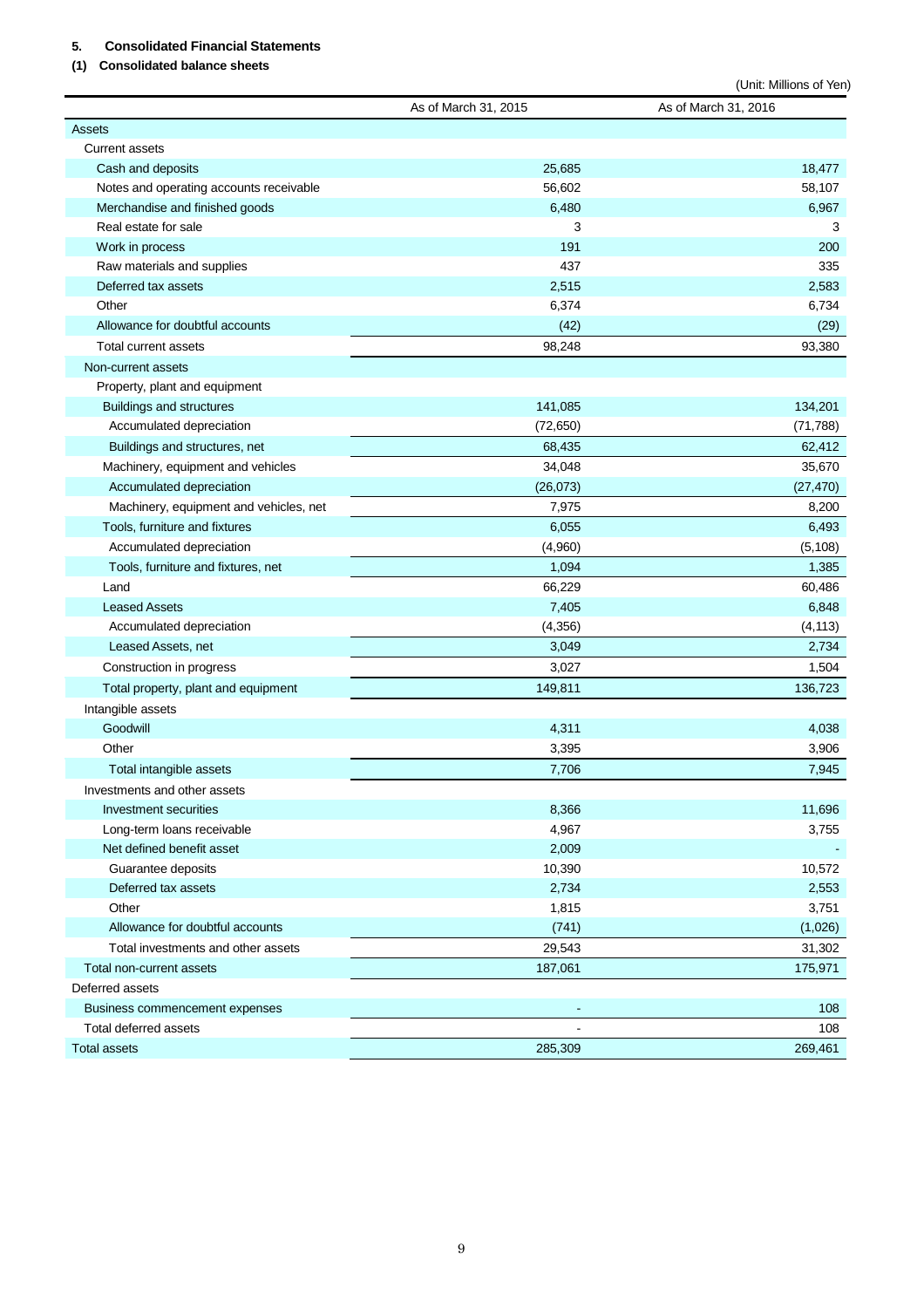|                                                                   | As of March 31, 2015 | As of March 31, 2016 |
|-------------------------------------------------------------------|----------------------|----------------------|
| Liabilities                                                       |                      |                      |
| <b>Current liabilities</b>                                        |                      |                      |
| Notes and operating accounts payable-trade                        | 37,989               | 38,727               |
| Current portion of bonds                                          | 20                   | 5,000                |
| Short-term loans payable                                          | 29,235               | 18,388               |
| Lease obligations                                                 | 1,837                | 1,935                |
| Income taxes payable                                              | 3,415                | 3,219                |
| Provision for bonuses                                             | 3,905                | 3,959                |
| Provision for directors' bonuses                                  | 189                  | 220                  |
| Other                                                             | 15,960               | 14,196               |
| <b>Total current liabilities</b>                                  | 92,554               | 85,647               |
| Non-current liabilities                                           |                      |                      |
| Bonds payable                                                     | 12,000               | 7,000                |
| Convertible bond-type bonds with subscription rights<br>to shares | 6,868                | 5,037                |
| Long-term loans payable                                           | 61,971               | 55,943               |
| Lease obligations                                                 | 3,419                | 3,591                |
| Provision for directors' retirement benefits                      | 369                  | 363                  |
| Net defined benefit liability                                     | 9,381                | 7,621                |
| Provision for special repairs                                     | 33                   | 39                   |
| Asset retirement obligations                                      | 575                  | 518                  |
| Other                                                             | 5,391                | 3,688                |
| Total non-current liabilities                                     | 100,011              | 83,804               |
| <b>Total liabilities</b>                                          | 192,565              | 169,451              |
| Net assets                                                        |                      |                      |
| Shareholders' equity                                              |                      |                      |
| Capital stock                                                     | 23,098               | 24,011               |
| Capital surplus                                                   | 21,914               | 22,838               |
| Retained earnings                                                 | 36,676               | 42,845               |
| <b>Treasury shares</b>                                            | (1, 183)             | (942)                |
| Total shareholders' equity                                        | 80,506               | 88,752               |
| Accumulated other comprehensive income                            |                      |                      |
| Valuation difference on available-for-sale securities             | 1,819                | 1,448                |
| Deferred gains or losses on hedges                                | (4)                  | (91)                 |
| Foreign currency translation adjustment                           | 543                  | 427                  |
| Remeasurements of defined benefit plans                           | (1,839)              | (2,820)              |
| Total accumulated other comprehensive income                      | 519                  | (1,036)              |
| Subscription rights to shares                                     | 288                  | 359                  |
| Non-controlling interests                                         | 11,428               | 11,933               |
| Total net assets                                                  | 92,743               | 100,009              |
| Liabilities and net assets                                        | 285,309              | 269,461              |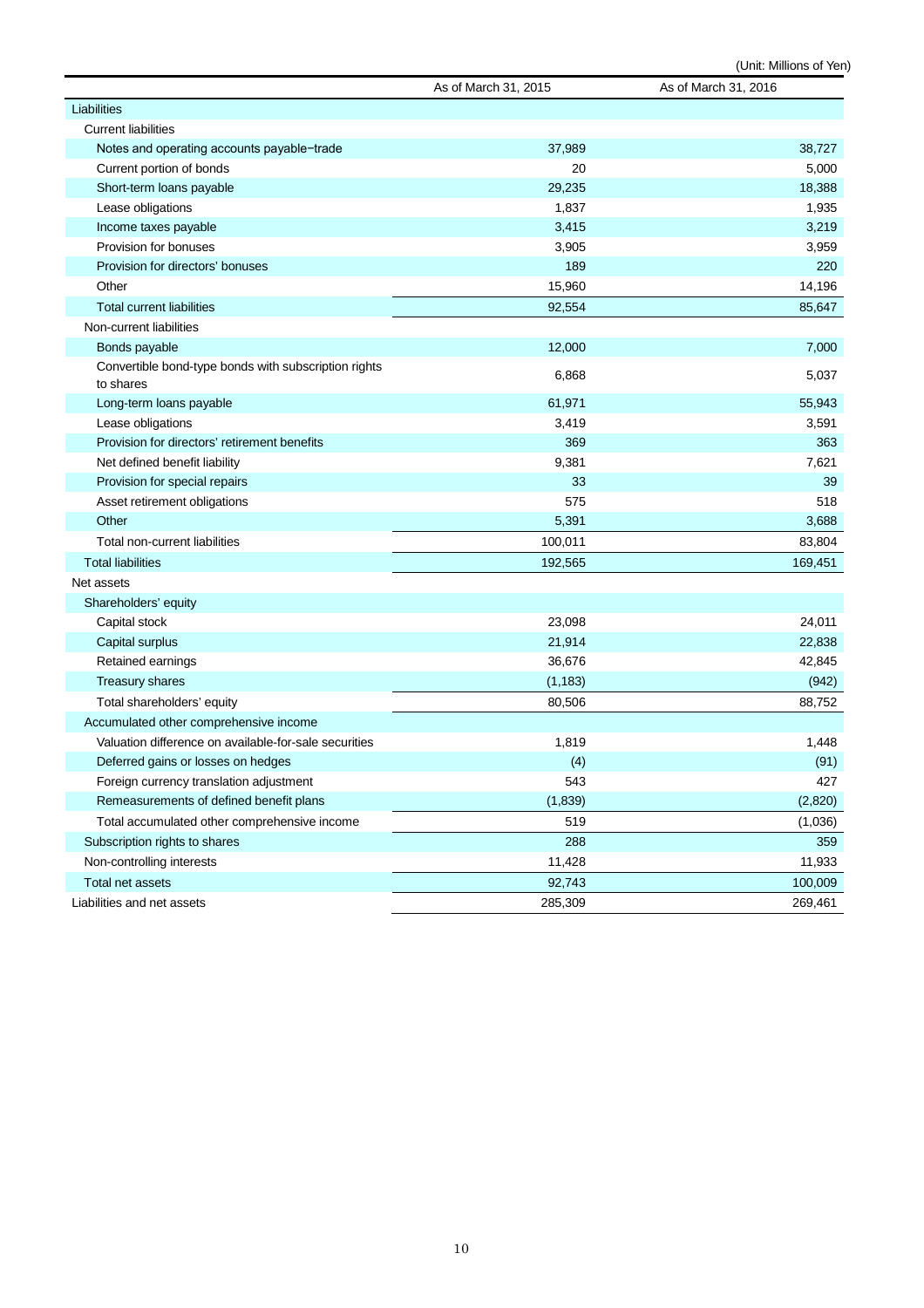# **(2) Consolidated statements of (comprehensive) income**

(Consolidated statements of income)

|                                                                                 |                                                                       | (Unit: Millions of Yen)                                               |
|---------------------------------------------------------------------------------|-----------------------------------------------------------------------|-----------------------------------------------------------------------|
|                                                                                 | Fiscal year ended<br>March 31, 2015<br>(April 1, 2014-March 31, 2015) | Fiscal year ended<br>March 31, 2016<br>(April 1, 2015-March 31, 2016) |
| Operating revenue                                                               | 398,447                                                               | 434,000                                                               |
| Operating cost                                                                  | 357,431                                                               | 386,321                                                               |
| Operating gross profit                                                          | 41,016                                                                | 47,679                                                                |
| Selling, general and administrative expenses                                    | 27,366                                                                | 30,181                                                                |
| Operating income                                                                | 13,649                                                                | 17,497                                                                |
| Non-operating income                                                            |                                                                       |                                                                       |
| Interest income                                                                 | 187                                                                   | 172                                                                   |
| Dividend income                                                                 | 115                                                                   | 120                                                                   |
| Other                                                                           | 890                                                                   | 1,052                                                                 |
| Total non-operating income                                                      | 1,193                                                                 | 1,345                                                                 |
| Non-operating expenses                                                          |                                                                       |                                                                       |
| Interest expenses                                                               | 1,213                                                                 | 1,101                                                                 |
| Other                                                                           | 395                                                                   | 562                                                                   |
| Total non-operating expenses                                                    | 1,608                                                                 | 1,663                                                                 |
| Ordinary income                                                                 | 13,234                                                                | 17,178                                                                |
| Extraordinary income                                                            |                                                                       |                                                                       |
| Gain on sales of non-current assets                                             | 59                                                                    | 301                                                                   |
| Compensation income for expropriation                                           |                                                                       | 99                                                                    |
| Gain on sales of investment securities                                          | 306                                                                   |                                                                       |
| Total extraordinary income                                                      | 366                                                                   | 400                                                                   |
| <b>Extraordinary losses</b>                                                     |                                                                       |                                                                       |
| Provision of allowance for doubtful accounts for<br>subsidiaries and associates | 82                                                                    | 400                                                                   |
| Loss on retirement of non-current assets                                        | 192                                                                   | 181                                                                   |
| Loss on cancellation of leases                                                  |                                                                       | 142                                                                   |
| Loss on valuation of shares of subsidiaries and<br>associates                   |                                                                       | 104                                                                   |
| Compensation for damage                                                         | 99                                                                    | 97                                                                    |
| Expenses related to commemorative works for<br>centennial anniversary           |                                                                       | 76                                                                    |
| Loss on sales of non-current assets                                             | 33                                                                    | 53                                                                    |
| Special retirement expenses                                                     |                                                                       | 38                                                                    |
| Cancel penalty                                                                  |                                                                       | 35                                                                    |
| Loss on sales of shares of subsidiaries and<br>associates                       |                                                                       | 32                                                                    |
| <b>Litigation settlement</b>                                                    | 98                                                                    |                                                                       |
| Loss on business withdrawal                                                     | 41                                                                    |                                                                       |
| Total extraordinary losses                                                      | 547                                                                   | 1,162                                                                 |
| Profit before income taxes                                                      | 13,053                                                                | 16,416                                                                |
| Income taxes-current                                                            | 4,465                                                                 | 5,527                                                                 |
| Income taxes-deferred                                                           | 958                                                                   | 638                                                                   |
| Total income taxes                                                              | 5,424                                                                 | 6,166                                                                 |
| Profit                                                                          | 7,629                                                                 | 10,250                                                                |
| Profit attributable to non-controlling interests                                | 555                                                                   | 1,707                                                                 |
| Profit attributable to owners of parent                                         | 7,073                                                                 | 8,542                                                                 |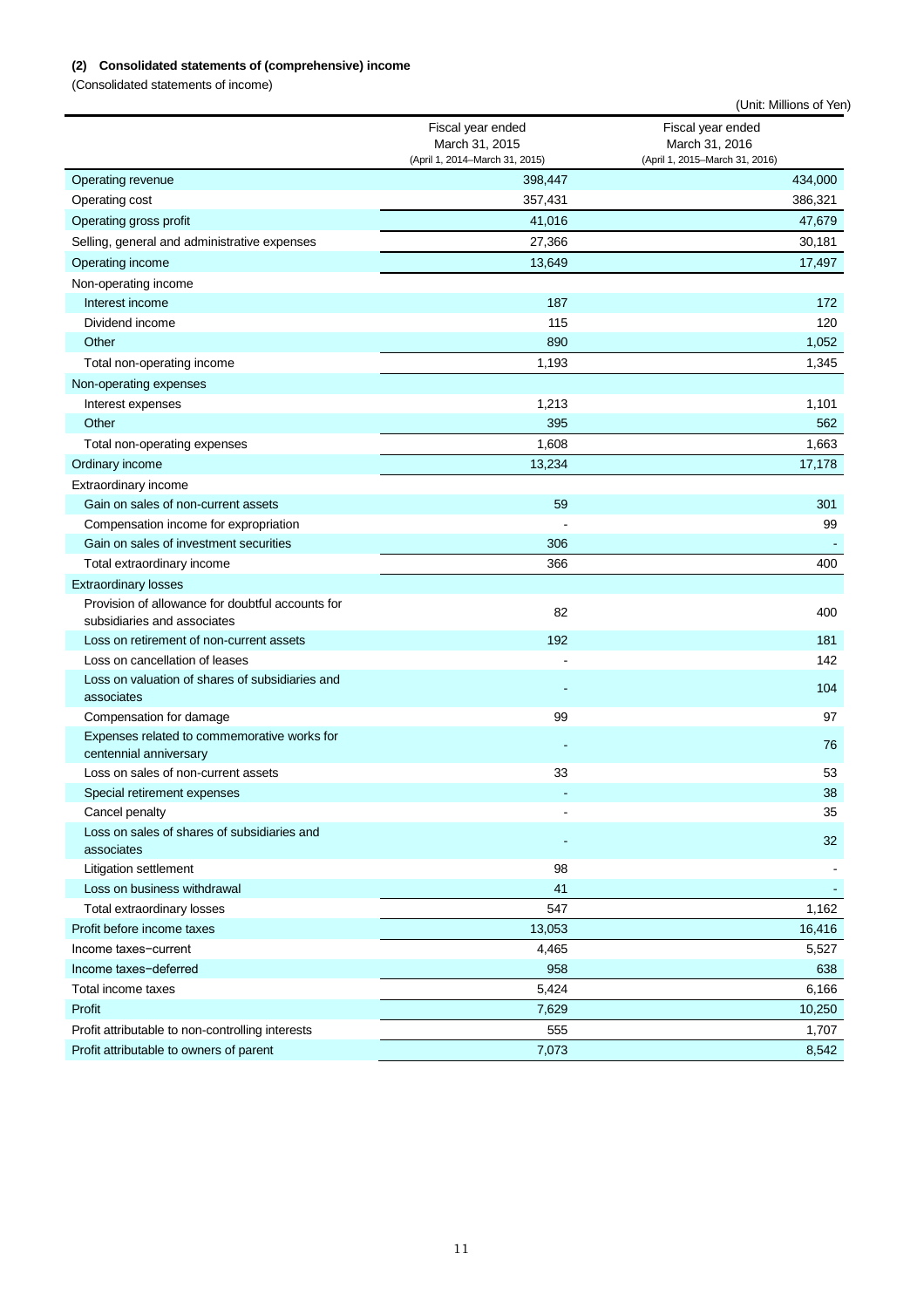### (Consolidated statements of comprehensive income)

|                                                                   | Fiscal year ended<br>March 31, 2015<br>(April 1, 2014–March 31, 2015) | Fiscal year ended<br>March 31, 2016<br>(April 1, 2015–March 31, 2016) |
|-------------------------------------------------------------------|-----------------------------------------------------------------------|-----------------------------------------------------------------------|
| Profit                                                            | 7,629                                                                 | 10,250                                                                |
| Other comprehensive income                                        |                                                                       |                                                                       |
| Valuation difference on available-for-sale securities             | 1,257                                                                 | (353)                                                                 |
| Deferred gains or losses on hedges                                |                                                                       | (94)                                                                  |
| Foreign currency translation adjustment                           | 257                                                                   | (152)                                                                 |
| Remeasurements of defined benefit plans, net of tax               | 652                                                                   | (1,019)                                                               |
| Total other comprehensive income                                  | 2,175                                                                 | (1,620)                                                               |
| Comprehensive income                                              | 9,804                                                                 | 8,630                                                                 |
| Comprehensive income attributable to                              |                                                                       |                                                                       |
| Comprehensive income attributable to owners of<br>parent          | 9,059                                                                 | 7,087                                                                 |
| Comprehensive income attributable to<br>non-controlling interests | 745                                                                   | 1,542                                                                 |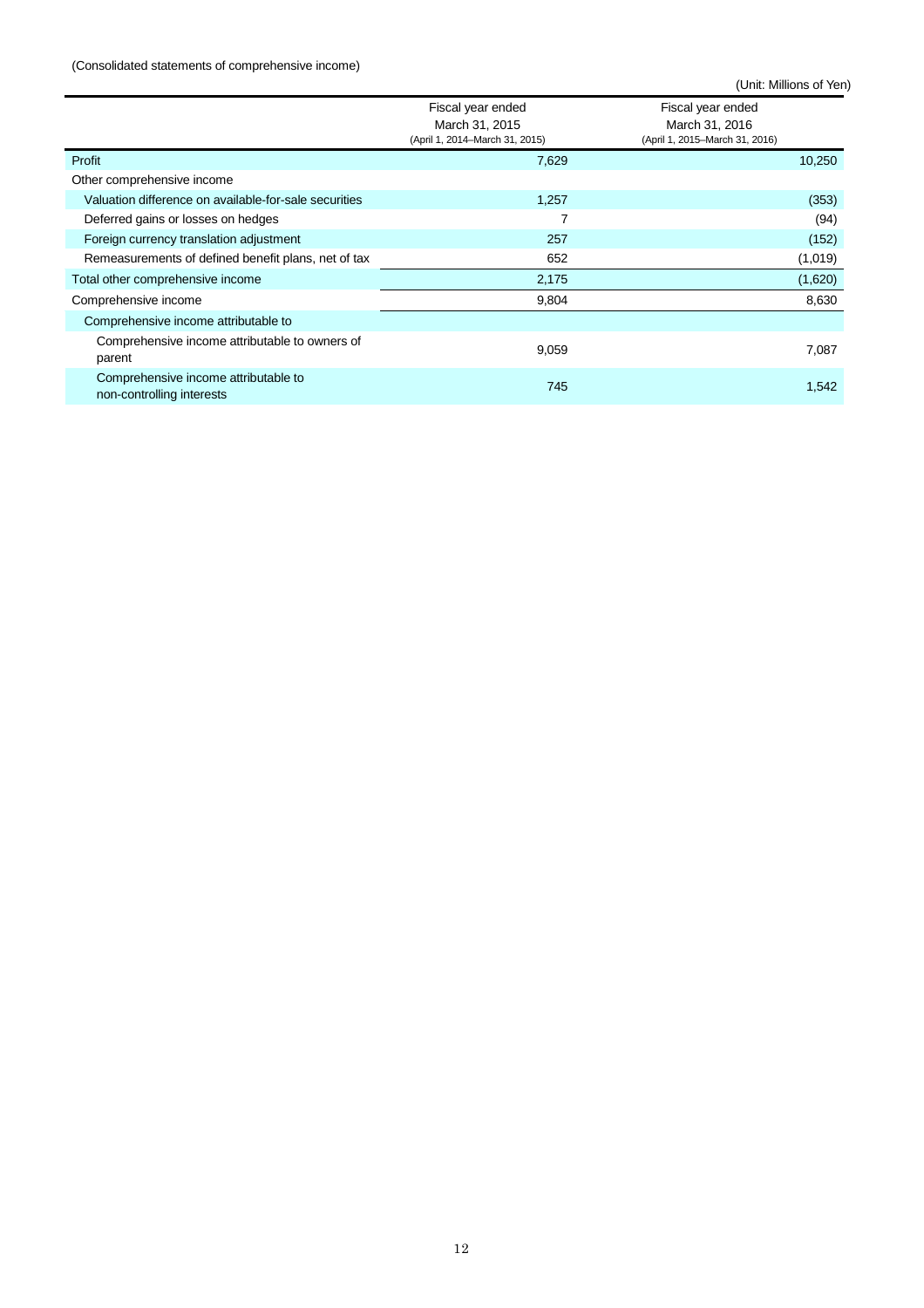# **(3) Consolidated statements of changes in equity**

Fiscal year ended March 31, 2015 (April 1, 2014–March 31, 2015)

|                                                         | Shareholders' equity |                 |                      |                 |                                  |  |  |  |
|---------------------------------------------------------|----------------------|-----------------|----------------------|-----------------|----------------------------------|--|--|--|
|                                                         | Capital stock        | Capital surplus | Retained<br>earnings | Treasury shares | Total<br>shareholders'<br>equity |  |  |  |
| Balance at the beginning of current<br>period           | 20,521               | 19,337          | 31,064               | (1, 532)        | 69,390                           |  |  |  |
| Cumulative effects of changes in<br>accounting policies |                      |                 | 530                  |                 | 530                              |  |  |  |
| <b>Restated balance</b>                                 | 20,521               | 19,337          | 31,595               | (1,532)         | 69,920                           |  |  |  |
| Changes of items during period                          |                      |                 |                      |                 |                                  |  |  |  |
| Issuance of new shares                                  | 2,577                | 2,577           |                      |                 | 5,155                            |  |  |  |
| Dividends of surplus                                    |                      |                 | (2,064)              |                 | (2,064)                          |  |  |  |
| Profit attributable to owners of<br>parent              |                      |                 | 7,073                |                 | 7,073                            |  |  |  |
| Purchases of treasury shares                            |                      |                 |                      | (10)            | (10)                             |  |  |  |
| Disposal of treasury shares                             |                      |                 |                      | 360             | 360                              |  |  |  |
| Change of scope of consolidation                        |                      |                 | 72                   |                 | 72                               |  |  |  |
| Net changes of items other than<br>shareholders' equity |                      |                 |                      |                 |                                  |  |  |  |
| Total changes of items during period                    | 2,577                | 2,577           | 5,081                | 349             | 10,586                           |  |  |  |
| Balance at end of current period                        | 23,098               | 21,914          | 36,676               | (1, 183)        | 80,506                           |  |  |  |

|                                                         | Accumulated other comprehensive income                         |                                             |                                                  |                                                    |                                                          |                                     |                                  |                     |
|---------------------------------------------------------|----------------------------------------------------------------|---------------------------------------------|--------------------------------------------------|----------------------------------------------------|----------------------------------------------------------|-------------------------------------|----------------------------------|---------------------|
|                                                         | Valuation<br>differences<br>on<br>available-for-<br>securities | Deferred<br>gains or<br>losses on<br>hedges | Foreign<br>currency<br>translation<br>adjustment | Remeasure-<br>ments of<br>defined<br>benefit plans | Total<br>accumulated<br>other<br>comprehensive<br>income | Subscription<br>rights to<br>shares | Non-<br>controlling<br>interests | Total net<br>assets |
| Balance at the beginning of current<br>period           | 738                                                            | (9)                                         | 230                                              | (2,530)                                            | (1,570)                                                  | 235                                 | 4,247                            | 72,302              |
| Cumulative effects of changes in<br>accounting policies |                                                                |                                             |                                                  |                                                    |                                                          |                                     |                                  | 530                 |
| <b>Restated balance</b>                                 | 738                                                            | (9)                                         | 230                                              | (2,530)                                            | (1,570)                                                  | 235                                 | 4,247                            | 72,832              |
| Changes of items during period                          |                                                                |                                             |                                                  |                                                    |                                                          |                                     |                                  |                     |
| <b>Issuance of new shares</b>                           |                                                                |                                             |                                                  |                                                    |                                                          |                                     |                                  | 5,155               |
| Dividends of surplus                                    |                                                                |                                             |                                                  |                                                    |                                                          |                                     |                                  | (2,064)             |
| Profit attributable to owners of<br>parent              |                                                                |                                             |                                                  |                                                    |                                                          |                                     |                                  | 7,073               |
| Purchases of treasury shares                            |                                                                |                                             |                                                  |                                                    |                                                          |                                     |                                  | (10)                |
| Disposal of treasury shares                             |                                                                |                                             |                                                  |                                                    |                                                          |                                     |                                  | 360                 |
| Change of scope of consolidation                        |                                                                |                                             |                                                  |                                                    |                                                          |                                     |                                  | 72                  |
| Net changes of items other than<br>shareholders' equity | 1,081                                                          | 5                                           | 313                                              | 690                                                | 2,090                                                    | 52                                  | 7,181                            | 9,324               |
| Total changes of items during period                    | 1,081                                                          | 5                                           | 313                                              | 690                                                | 2,090                                                    | 52                                  | 7,181                            | 19,910              |
| Balance at end of current period                        | 1,819                                                          | (4)                                         | 543                                              | (1,839)                                            | 519                                                      | 288                                 | 11,428                           | 92,743              |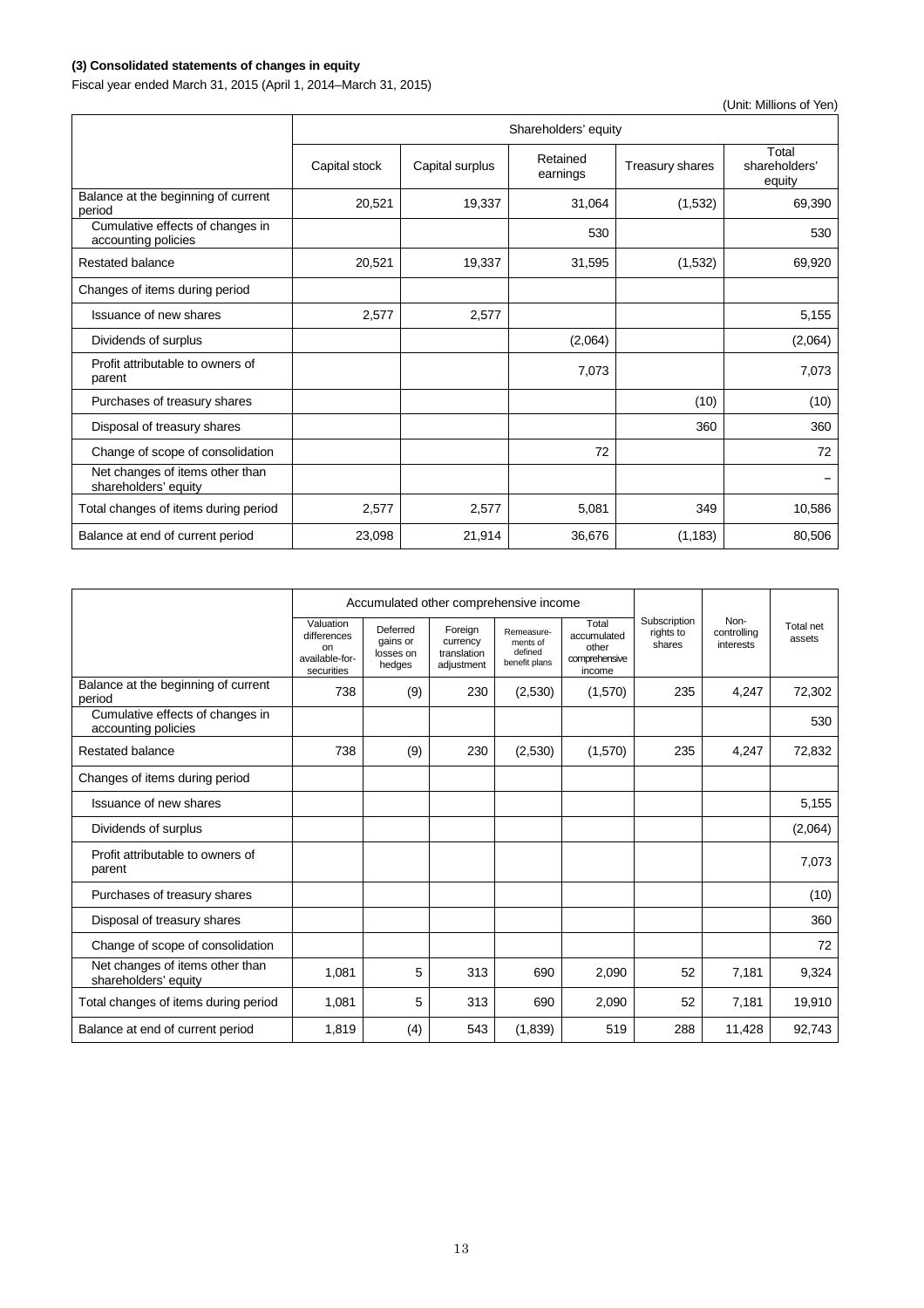|                                                                                                       | Shareholders' equity |                 |                      |                 |                                  |  |  |  |
|-------------------------------------------------------------------------------------------------------|----------------------|-----------------|----------------------|-----------------|----------------------------------|--|--|--|
|                                                                                                       | Capital stock        | Capital surplus | Retained<br>earnings | Treasury shares | Total<br>shareholders'<br>equity |  |  |  |
| Balance at the beginning of current<br>period                                                         | 23,098               | 21,914          | 36,676               | (1, 183)        | 80,506                           |  |  |  |
| Changes of items during period                                                                        |                      |                 |                      |                 |                                  |  |  |  |
| <b>Issuance of new shares</b>                                                                         | 913                  | 913             |                      |                 | 1,826                            |  |  |  |
| Dividends of surplus                                                                                  |                      |                 | (2,571)              |                 | (2,571)                          |  |  |  |
| Profit attributable to owners of<br>parent                                                            |                      |                 | 8,542                |                 | 8,542                            |  |  |  |
| Purchases of treasury shares                                                                          |                      |                 |                      | (9)             | (9)                              |  |  |  |
| Disposal of treasury shares                                                                           |                      |                 |                      | 250             | 250                              |  |  |  |
| Change of scope of consolidation                                                                      |                      |                 | 197                  |                 | 197                              |  |  |  |
| Change in treasury shares of<br>parent arising from transactions<br>with non-controlling shareholders |                      | 10              |                      |                 | 10                               |  |  |  |
| Net changes of items other than<br>shareholders' equity                                               |                      |                 |                      |                 |                                  |  |  |  |
| Total changes of items during period                                                                  | 913                  | 923             | 6,168                | 240             | 8,245                            |  |  |  |
| Balance at end of current period                                                                      | 24,011               | 22,838          | 42,845               | (942)           | 88,752                           |  |  |  |

|                                                                                                       |                                                                |                                             | Accumulated other comprehensive income           |                                                    |                                                          |                                     |                                  |                     |
|-------------------------------------------------------------------------------------------------------|----------------------------------------------------------------|---------------------------------------------|--------------------------------------------------|----------------------------------------------------|----------------------------------------------------------|-------------------------------------|----------------------------------|---------------------|
|                                                                                                       | Valuation<br>differences<br>on<br>available-for-<br>securities | Deferred<br>gains or<br>losses on<br>hedges | Foreign<br>currency<br>translation<br>adjustment | Remeasure-<br>ments of<br>defined<br>benefit plans | Total<br>accumulated<br>other<br>comprehensive<br>income | Subscription<br>rights to<br>shares | Non-<br>controlling<br>interests | Total net<br>assets |
| Balance at the beginning of current<br>period                                                         | 1,819                                                          | (4)                                         | 543                                              | (1,839)                                            | 519                                                      | 288                                 | 11,428                           | 92,743              |
| Changes of items during period                                                                        |                                                                |                                             |                                                  |                                                    |                                                          |                                     |                                  |                     |
| Issuance of new shares                                                                                |                                                                |                                             |                                                  |                                                    |                                                          |                                     |                                  | 1,826               |
| Dividends of surplus                                                                                  |                                                                |                                             |                                                  |                                                    |                                                          |                                     |                                  | (2,571)             |
| Profit attributable to owners of<br>parent                                                            |                                                                |                                             |                                                  |                                                    |                                                          |                                     |                                  | 8,542               |
| Purchases of treasury shares                                                                          |                                                                |                                             |                                                  |                                                    |                                                          |                                     |                                  | (9)                 |
| Disposal of treasury shares                                                                           |                                                                |                                             |                                                  |                                                    |                                                          |                                     |                                  | 250                 |
| Change of scope of consolidation                                                                      |                                                                |                                             |                                                  |                                                    |                                                          |                                     |                                  | 197                 |
| Change in treasury shares of<br>parent arising from transactions<br>with non-controlling shareholders |                                                                |                                             |                                                  |                                                    |                                                          |                                     |                                  | 10                  |
| Net changes of items other than<br>shareholders' equity                                               | (371)                                                          | (87)                                        | (116)                                            | (980)                                              | (1, 555)                                                 | 71                                  | 504                              | (979)               |
| Total changes of items during period                                                                  | (371)                                                          | (87)                                        | (116)                                            | (980)                                              | (1, 555)                                                 | 71                                  | 504                              | 7,265               |
| Balance at end of current period                                                                      | 1,448                                                          | (91)                                        | 427                                              | (2,820)                                            | (1,036)                                                  | 359                                 | 11,933                           | 100,009             |